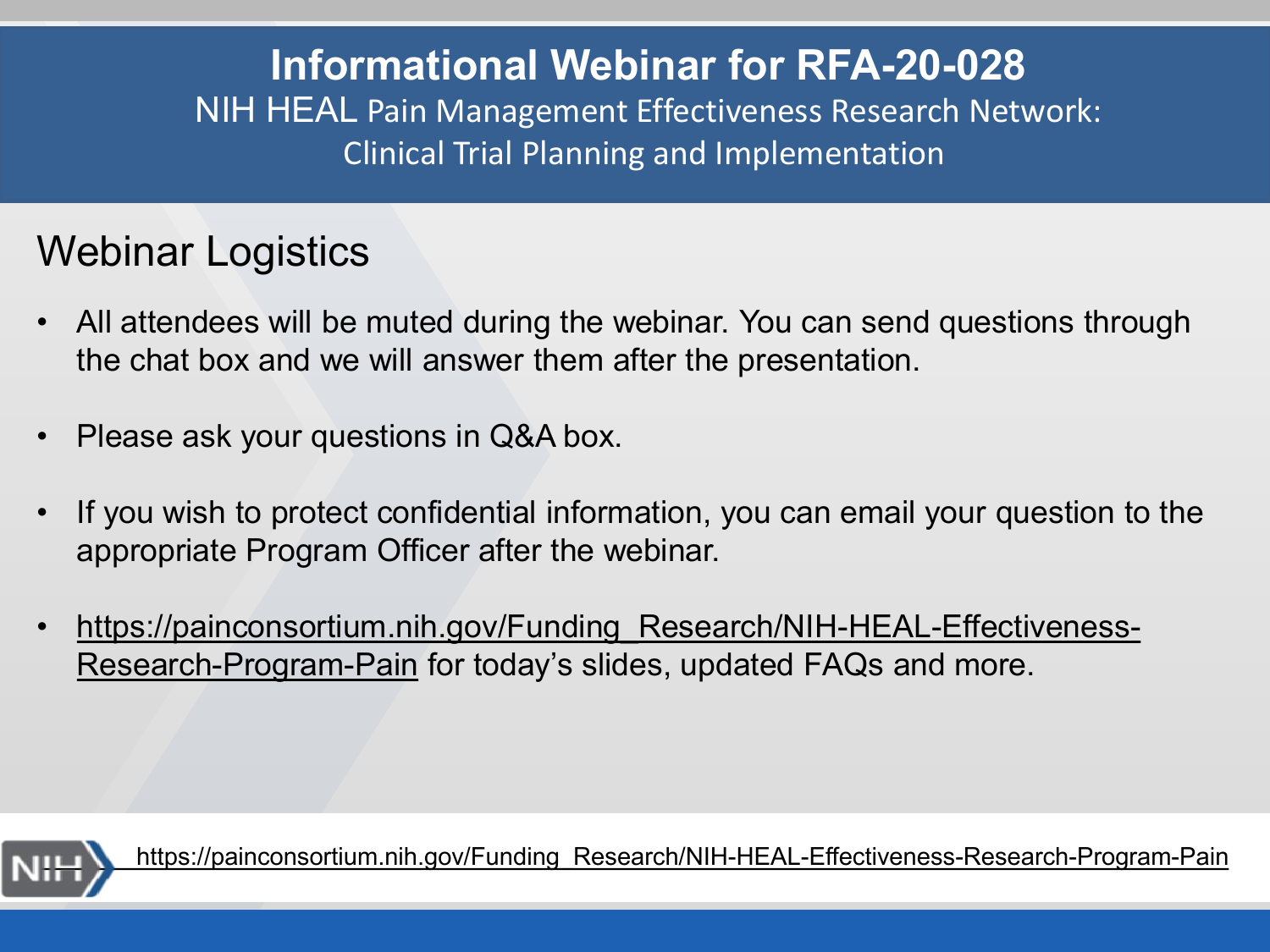**12:00 pm: Webinar Introduction & Overview** – Linda Porter, NINDS **Informational Webinar for RFA-20-028** NIH HEAL Pain Management Effectiveness Research Network: Clinical Trial Planning and Implementation

**11:05 am: Overview of the NIH HEAL Initiative -** Linda Porter, NINDS

**11:20 am: HEAL Pain Management Effectiveness Research Network: Infrastructure and services –** Jane Atkinson, NCATS

**11:40 am: HEAL Pain Management Effectiveness Clinical Trials: FOA -** Linda Porter, NINDS

**11:55 pm: Q&A session –** All

**12:30 pm** Adjourn – earlier if we run out of questions



[https://painconsortium.nih.gov/Funding\\_Research/NIH-HEAL-Effectiveness-Research-Program-Pain](https://painconsortium.nih.gov/Funding_Research/NIH-HEAL-Effectiveness-Research-Program-Pain)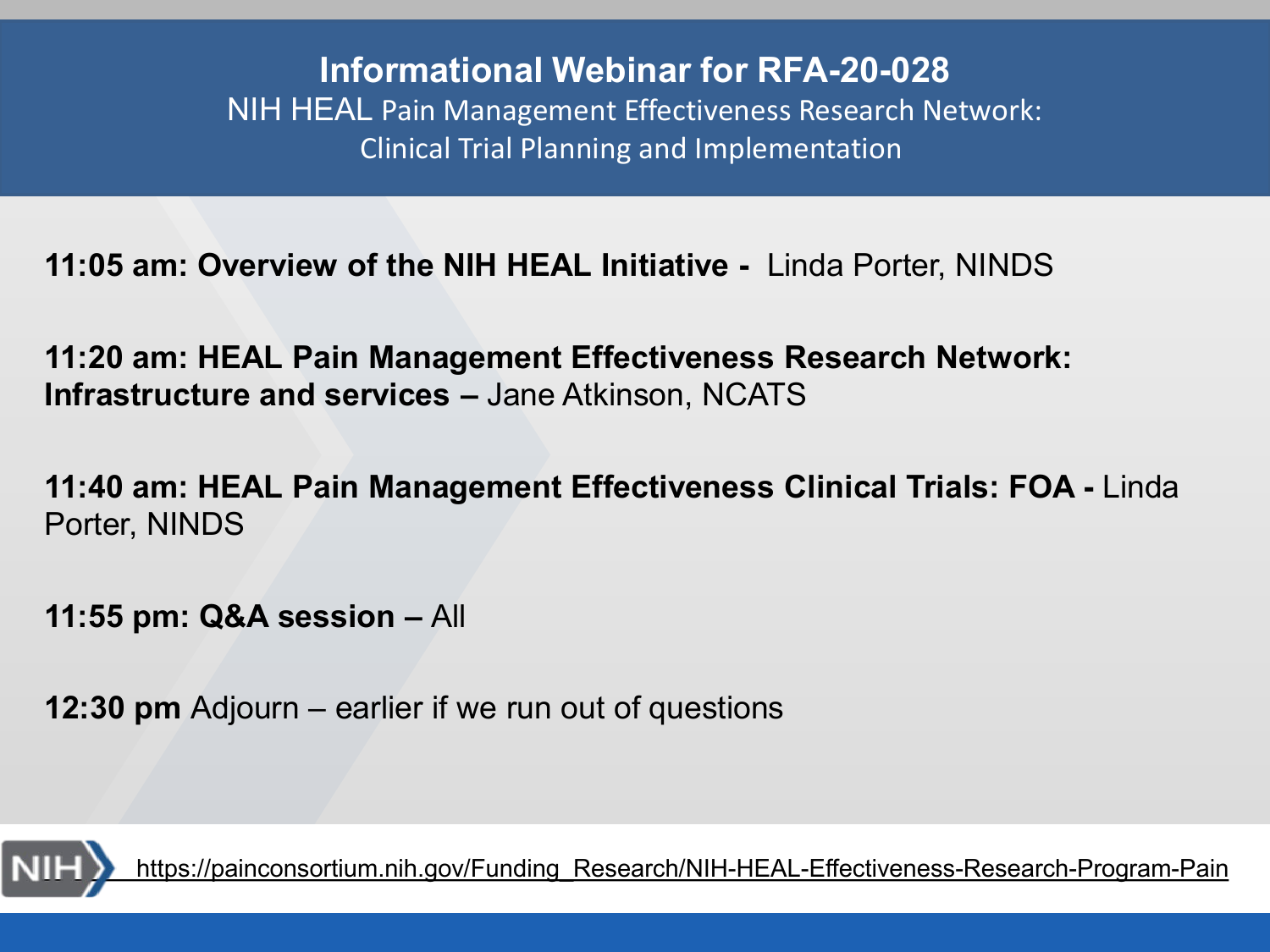The NIH HEAL Initiative is a trans-NIH effort to improve prevention and treatment strategies for opioid misuse and addiction and to enhance pain management

# **Opioid Use Disorder NIH HEAL INITIATIVE: Pain Management**

- Expand therapeutic options for addiction, overdose prevention & reversal
- Develop new or improved prevention and treatment strategies for addiction
- Optimize effective treatment strategies for opioid addiction
- Enhance treatments for infants with NAS and NOWS
- Understand neurobiological underpinnings of chronic pain
- Accelerate the discovery & preclinical development of non-addictive treatments for pain
- Accelerate non-addictive treatments for pain through the clinical trial pipeline
- Establish best pain management strategies for acute and chronic pain management





National Institute of **Neurological Disorders** and Stroke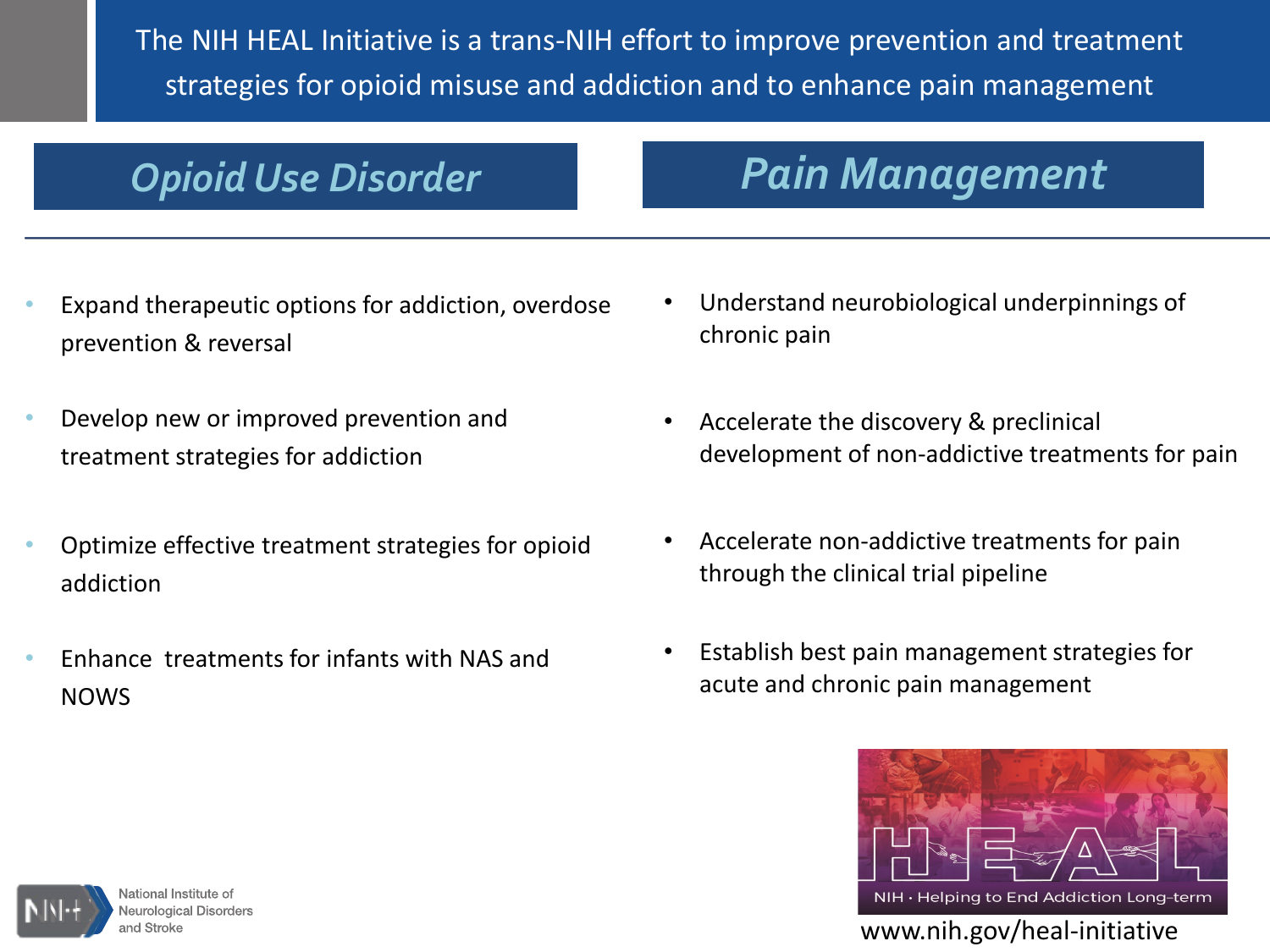#### **Human-based screening platforms and animal model screening platforms to advance investigational drugs and devices for new targets**

#### **Preclinical Screening Platform**

- In vitro screening
- In vivo pain models

**Biomarker Discovery, Validation, and Implementation** 

**Enhance targeting and reduce invasiveness of therapeutic devices**

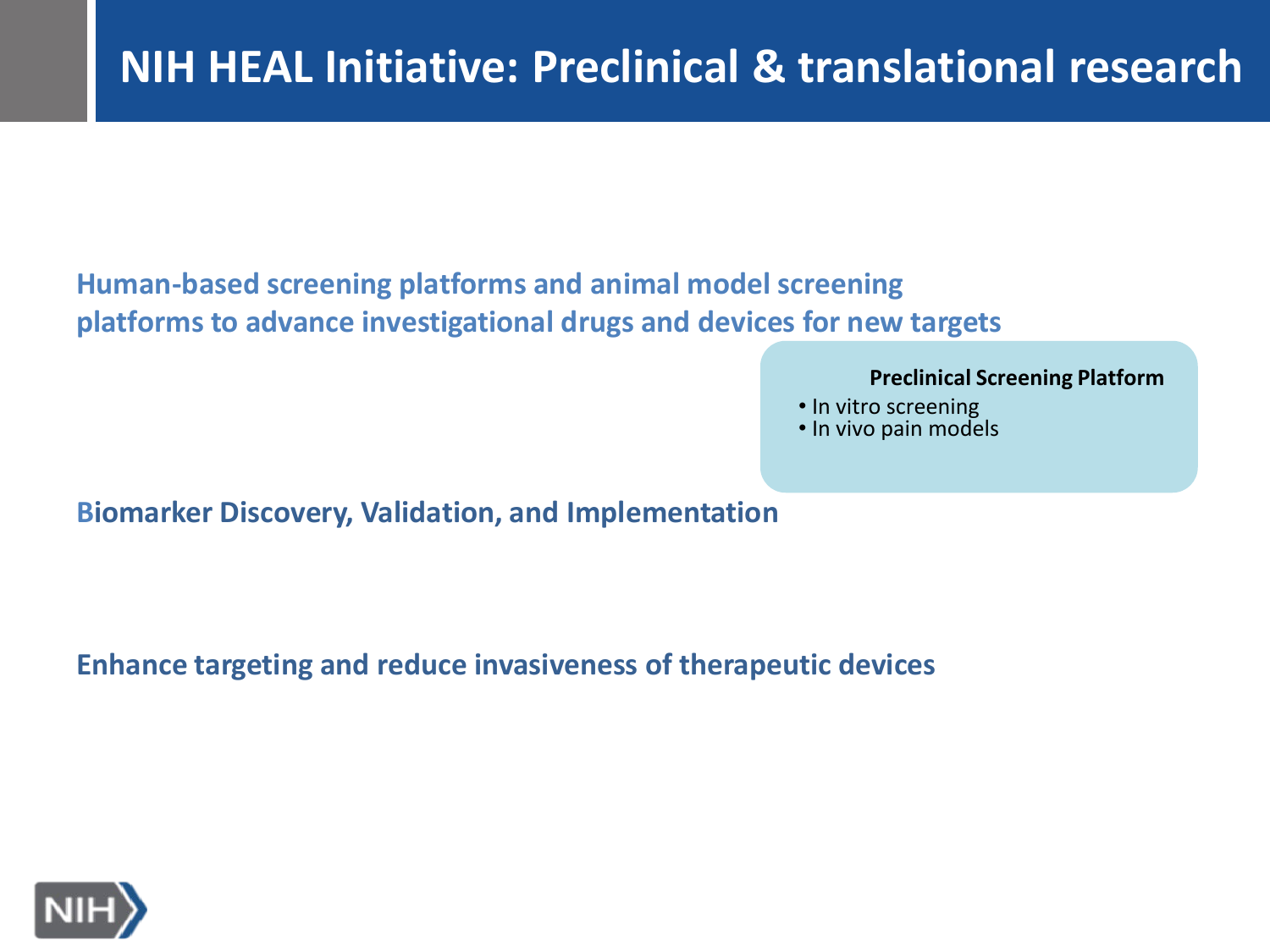# **NIH HEAL Initiative: Clinical Research**

#### **Early Phase Pain Investigation Clinical Network and Partnership**

- Incentivize, accelerate early safety/efficacy trials
- Compounds and devices from industry and academia
- Well-defined pain conditions with high-unmet need

#### **Back Pack Pain Research Consortium**

- Link abnormalities to patient-reported symptoms and function
- Technology for discovery, diagnostics, and treatment
- Trials for drugs, devices, complementary approaches
- Patient-centered algorithms to predict optimal treatment

#### **Pain Management Effectiveness Research Networks and Trials**

• Details to follow

#### **Pragmatic & Implementation Studies for Management of Pain to Reduce Opioid Prescribing**

- Large-scale pragmatic trial or implementation science studies
- Embedded into health care systems
- Electronic records of the health care system
- Focus on non-pharmacological approaches

#### **Integrated Approach to Pain and Opioid Use in Hemodialysis Patients**

- Evaluate integrated care
- Assessment/treatment co-morbid conditions & risk factors with opioids

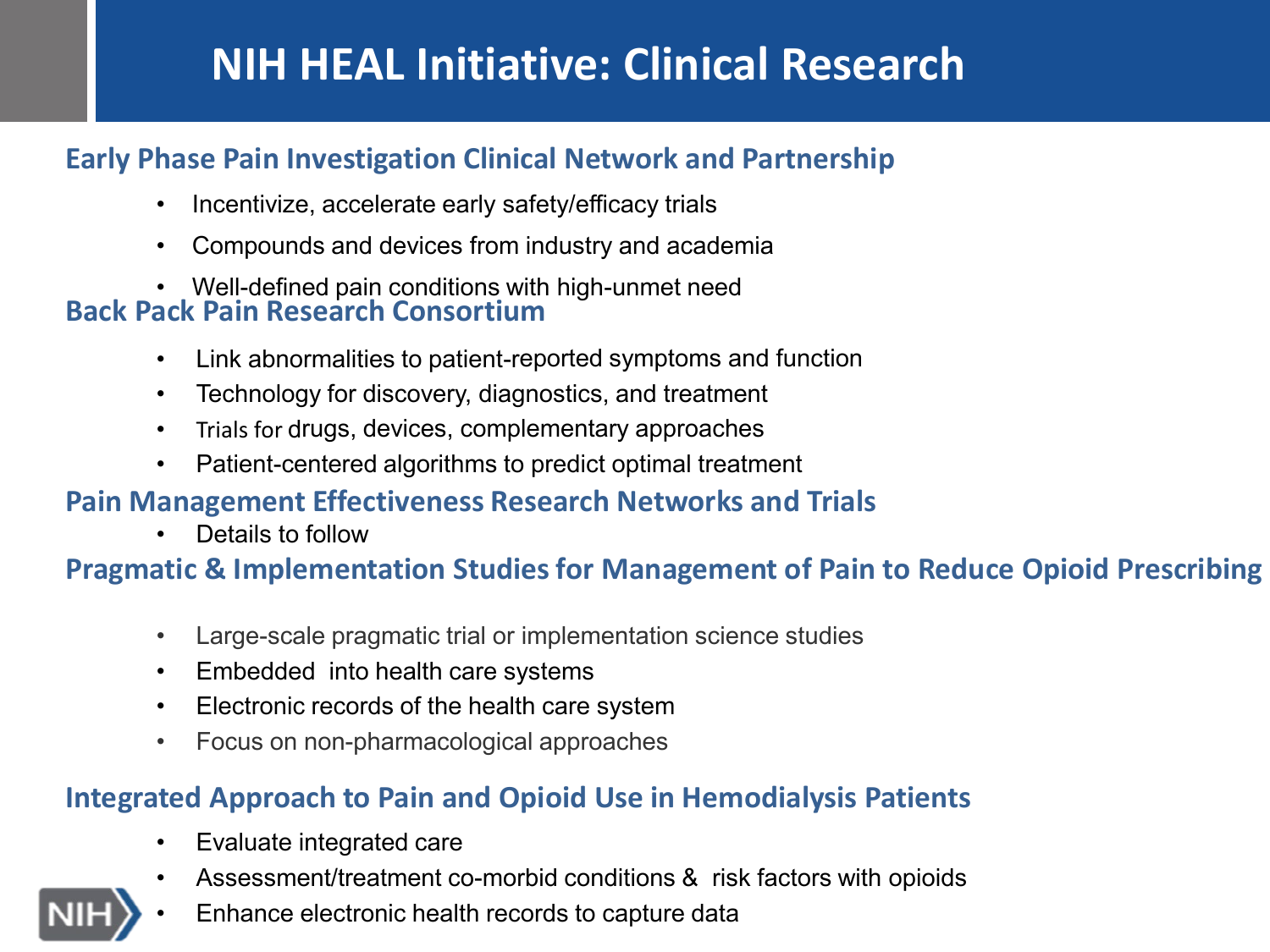# **Program Goals**

**To support clinical trials to test the comparative effectiveness of existing therapies for prevention or management of pain while reducing risk of addiction** 

#### **Specific to this FOA:**

- This FOA will prioritize the following areas of interest to generate evidence-based pain management best practices for treatment strategies in the primary care, emergency department, hospital or dental setting in use of existing medications or devices for specific pain conditions. The following are high priority research areas:
	- acute and chronic pain management in primary care, emergency rooms, hospitals, and dental clinics;
	- chronic overlapping pain conditions;
	- best practices for effective analgesics when appropriate;
	- pain management in individuals at risk of or with OUD;
	- pain management in those with co-occurring mental health disorders; and
	- non-cancer pain management in persons with medical comorbidities.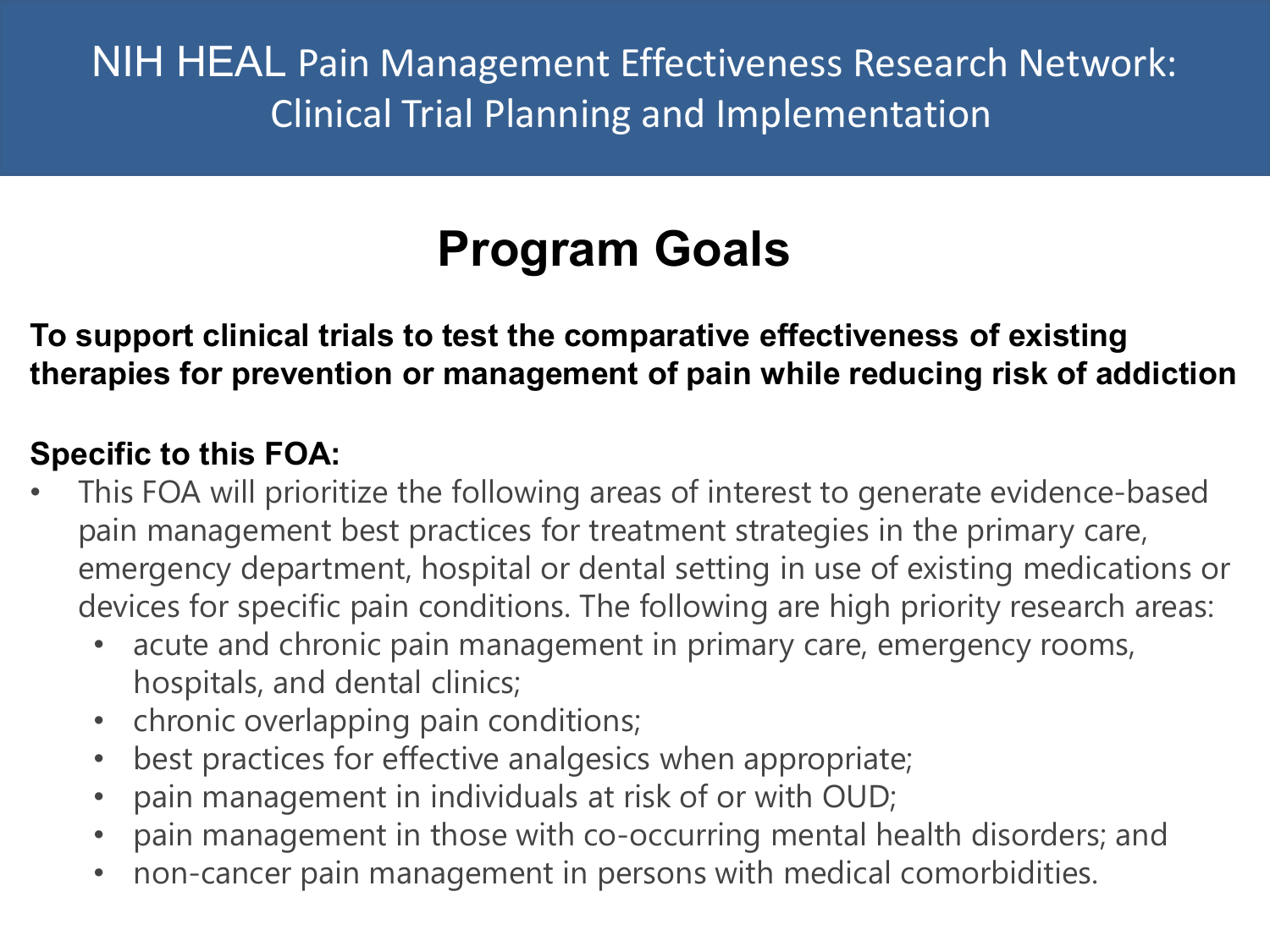# **What is Effectiveness Research?**

**The conduct and synthesis of research comparing the benefits and harms of different interventions and strategies to prevent, treat and monitor pain conditions in "real world" settings**

# **What interventions are of interest to NIH?**

**Strategies might include safe use of medications, including appropriate use of opioids, biologics, devices or delivery systems, or multimodal approaches in controlled trials. Research testing behavioral interventions to manage pain will not be considered as high priority projects since several funded HEAL trials are studying the effectiveness of behavioral pain management interventions.**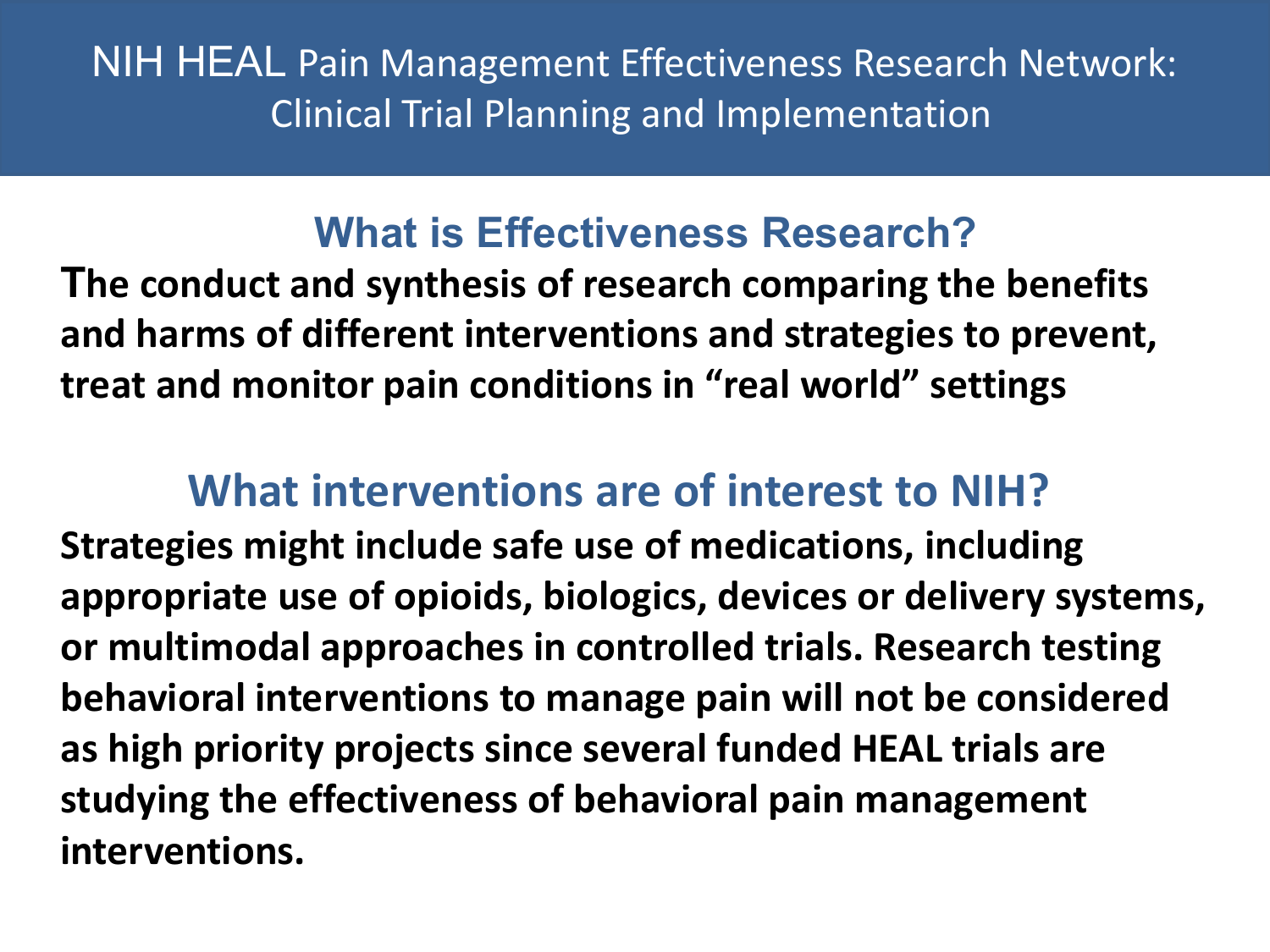**Trials funded through RFA-NS-20-028 will be incorporated into the existing Pain Management Effectiveness Research Network. NIH seeks additional trials that are distinct from ongoing pain management trials.**

**Where can I find a list of HEAL trials and other pain trials that are ongoing?** 

Applicants should review the NIH HEAL website at <https://heal.nih.gov/funding/awarded> and the Patient-Centered Outcomes Research Institute website <https://www.pcori.org/research-results> to avoid submitting a trial that overlaps significantly with other on-going trials testing methods to manage pain.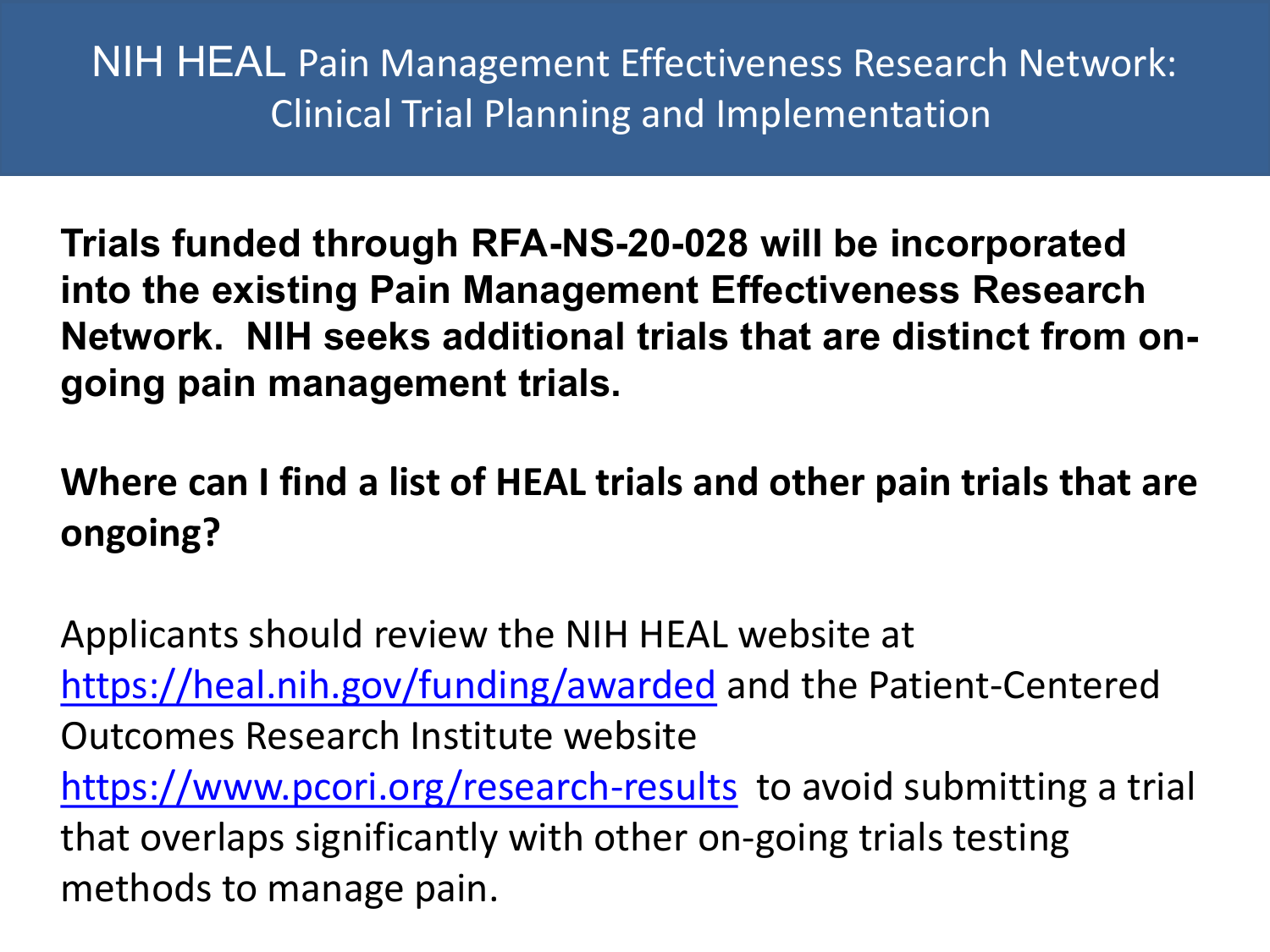## **RFA-NS-20-028 Trial Innovation Network (TIN) Resources**

TIN will provide these resources to all awardees:

- Single IRB services for the trial if the applicant wishes;
- Assistance with execution of the Master Clinical Trial Agreements with clinical sites;
- Developing final study protocol with study team;
- Finalizing recruitment and retention plans with investigators before trial initiation;
- Providing support for study design, statistical analyses and interpretation of results for manuscripts and publications;
- Developing associated trial documents, e.g.,
	- Manual of Procedures
	- Standard Operating Procedures
	- Case report forms
	- Training materials for study personnel
- Training clinical site investigators and staff for individual trials.
	- Training areas include, but are not limited to, regulatory requirements, Good Clinical Practice (GCP), adverse event reporting, human subject protections, informed consent, and NIH policies and procedures;



#### No letters of support are needed for TIN resources.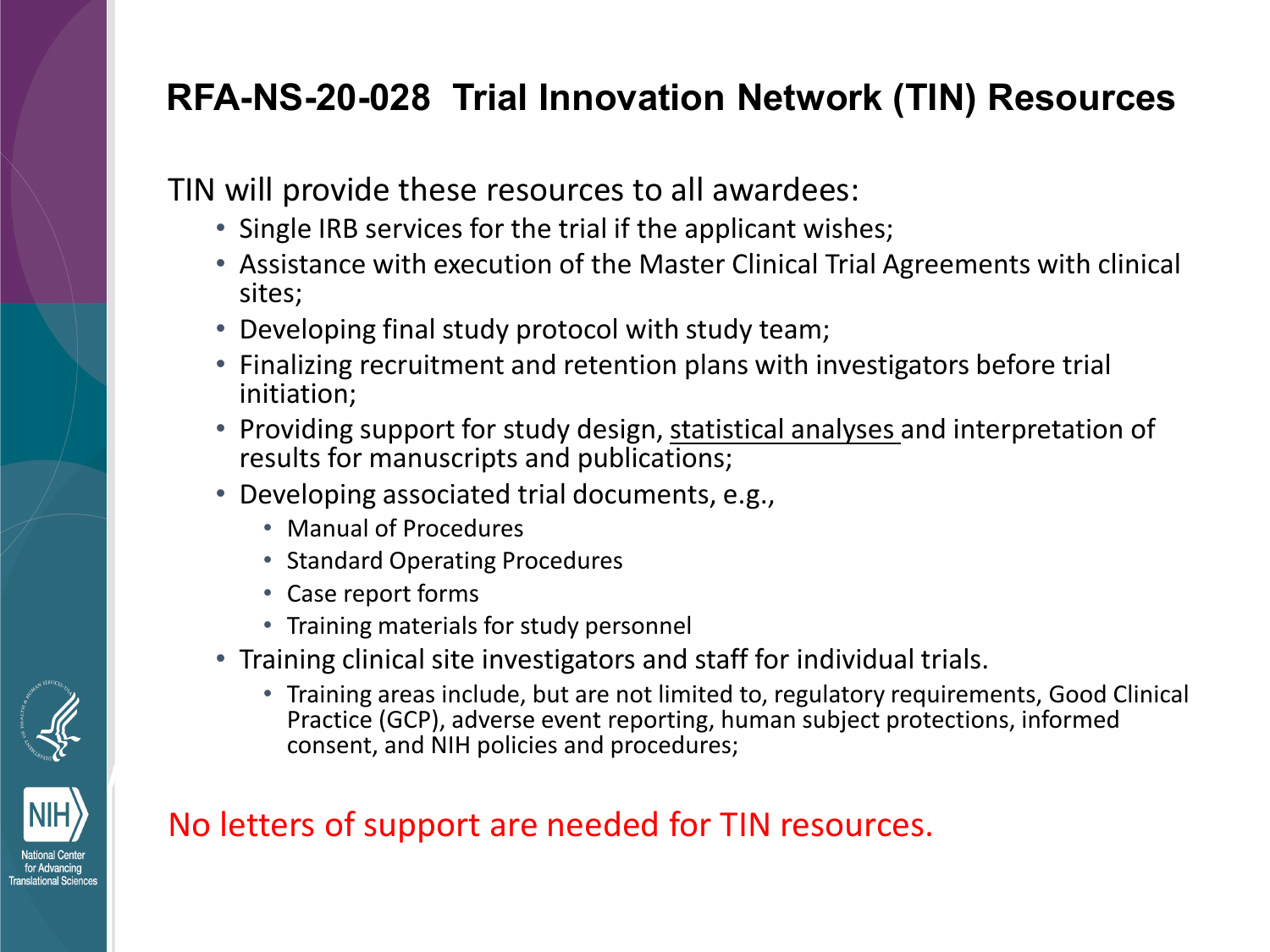### **Trial Innovation Network (TIN) Resources provided to awardees (con't.)**

- Developing/ maintaining data management system for data collection, storage and adverse event reporting;
- Providing randomization support;
- Providing support for clinical operations and monitoring, project management, trial implementation, from study start-up through additional site selection as needed, enrollment, site management, study monitoring and close out. This includes assistance finding additional CTSA Program hub sites if needed in the UG3 and UH3 phase to meet enrollment goals;
- Monitoring and assisting with enrollment and retention;
- Preparing reports for Data and Safety Monitoring Boards; and
- Providing logistics for face to face meetings.





No letters of support are needed for TIN resources.

Do not include data management costs in the UG3/ UH3 budget.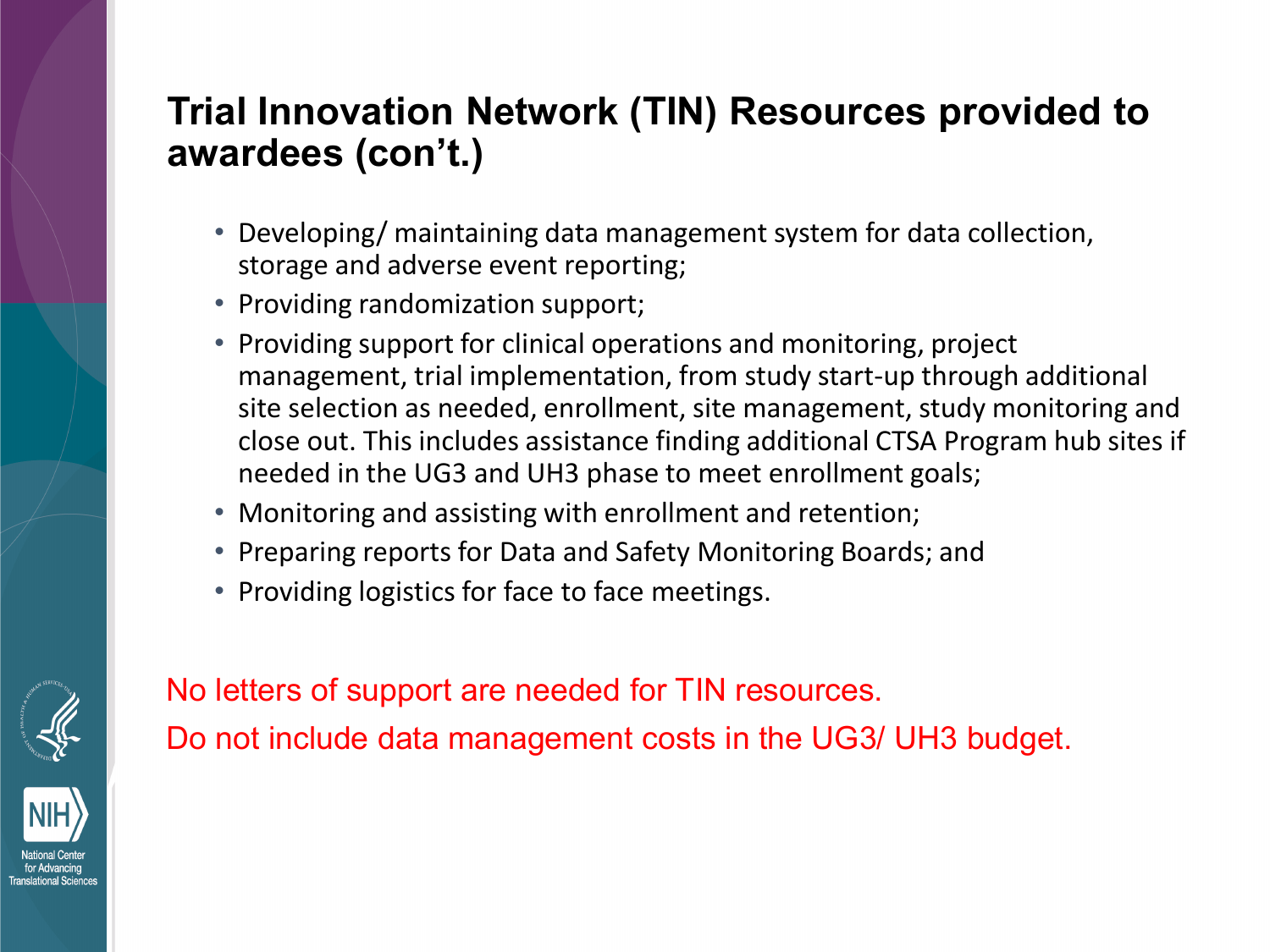# **Budget guidance for all applications**

- Budgets may not exceed \$500,000 in direct costs for the UG3 year and \$1,000,000 in direct costs for the UH3 years.
- No costs should be included for the data coordination center, clinical coordination center or single IRB (if using the TIN single IRB).
- Study costs for study team and a trial statistician who will work with the TIN statisticians should be included.
- Costs to clinical sites for enrollment and evaluation of participants or costs such as core laboratory costs, biospecimen shipping costs or costs for acquiring study agents should be included as study costs.
- Costs at the clinical sites must be budgeted on a per-subject or per-procedure basis.
- Specimens collected beyond those needed for the study or remaining at the close of study will be shipped and stored in the NIH HEAL common repository. Costs for shipping to the repository should be included in the budget. Costs for long-term storage in the HEAL repository will be covered through HEAL funds.
- Travel costs should include:
	- Costs for the investigator team to travel to an annual face to face meeting of the Program Steering Committee during the planning phase.
	- Costs for an annual one-day, in-person study investigator meeting for up to 6 persons from the investigator team.



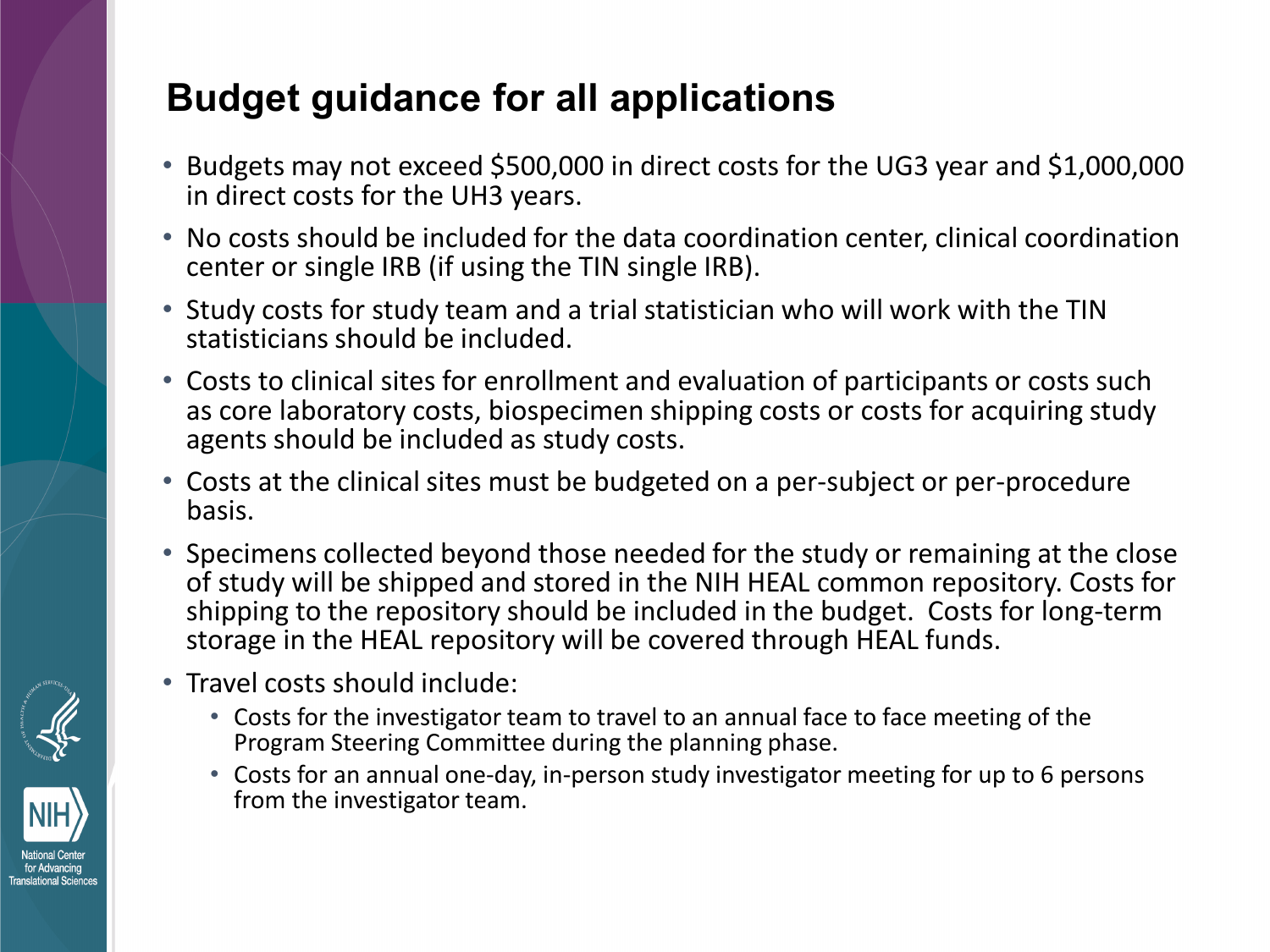# **Summary Budget Guidance for Applicants**

| <b>Activity</b>                                                           | <b>Costs Included in applications</b> |
|---------------------------------------------------------------------------|---------------------------------------|
| <b>Enrollment and evaluation of participants</b>                          | <b>Yes</b>                            |
| <b>Core Laboratory Costs</b>                                              | <b>Yes</b>                            |
| <b>Shipping</b>                                                           | <b>Yes</b>                            |
| <b>Acquiring study agents</b>                                             | <b>Yes</b>                            |
| Costs for collection, analysis, storage of<br>biospecimens during trial   | <b>Yes</b>                            |
| Shipping to central HEAL repository during<br>or at end of study          | <b>Yes</b>                            |
| Costs for long-term storage of<br>biospecimens in central HEAL repository | <b>No</b>                             |
| <b>Data coordinating center</b>                                           | <b>No</b>                             |
| <b>Clinical Coordinating Center</b>                                       | <b>No</b>                             |
| Single IRB costs if using TIN single IRBs                                 | <b>No</b>                             |
| <b>Travel costs</b>                                                       | <b>Yes</b>                            |





ational Center for Advancing Translational Sciences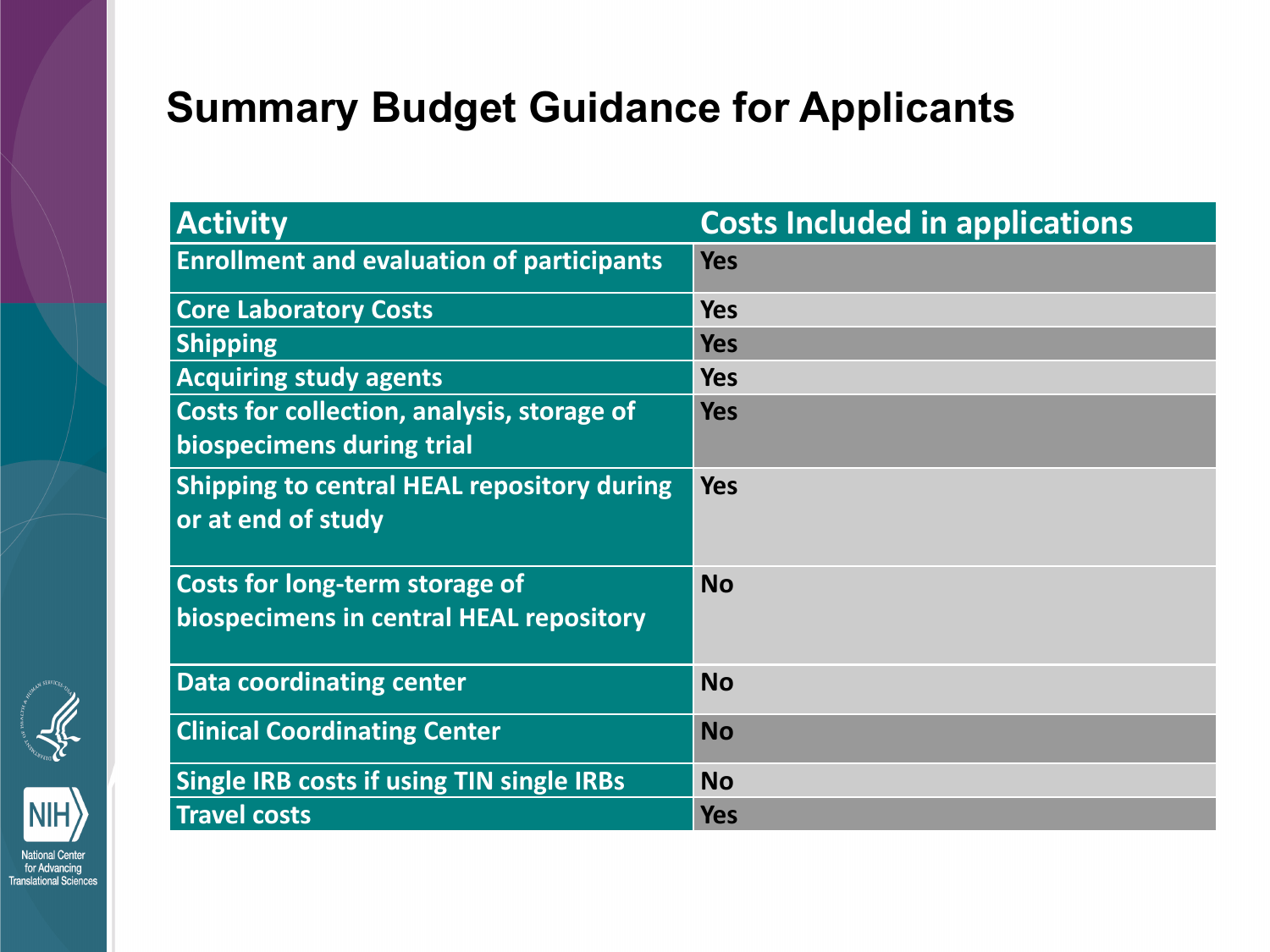### **Identifying CTSA clinical sites if needed**

- [Final date for grant submission: March 24, 2020, \(see RFA-NS-20-](https://grants.nih.gov/grants/guide/rfa-files/RFA-NS-20-028.html) 028).
- Process for contacting individual CTSA sites
	- Determine number of participants to be enrolled.
	- Determine number of potential participants at applicant's institution and institutions of any co-investigators.
	- Identify HEAL Point of Contacts (POC) at individual CTSA hubs to determine size of potential cohorts (see trialinnovationnetwork.org)
	- Determine whether CTSA hub wishes to participate in the trial (see next slide) and ask for a letter of intent for application.



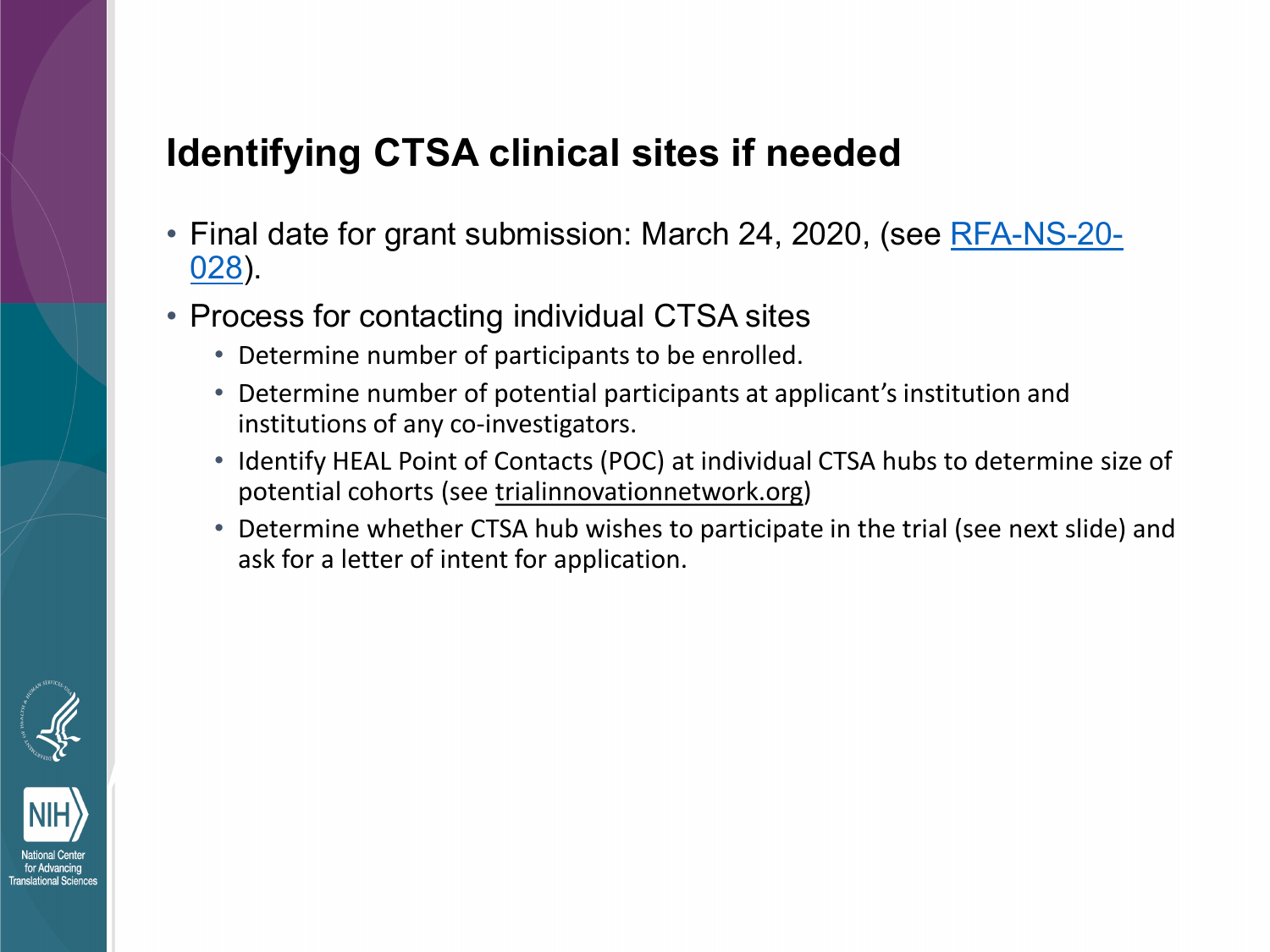## **HEAL Pain Management ERN CTSA site identification process**

Trial PI goes to the trialinnovation network.org website

Contacts HEAL POC at the individual CTSA hubs to find site PI and conduct a cohort assessment

Individual **CTSA** provides cohort numbers and site PI name to trial PI

Trial PI contacts site PI and asks for letter of intent to participate

**CTSA** institution provides letter of intent to participate for grant application





ional Cente for Advancing **Translational Sciences**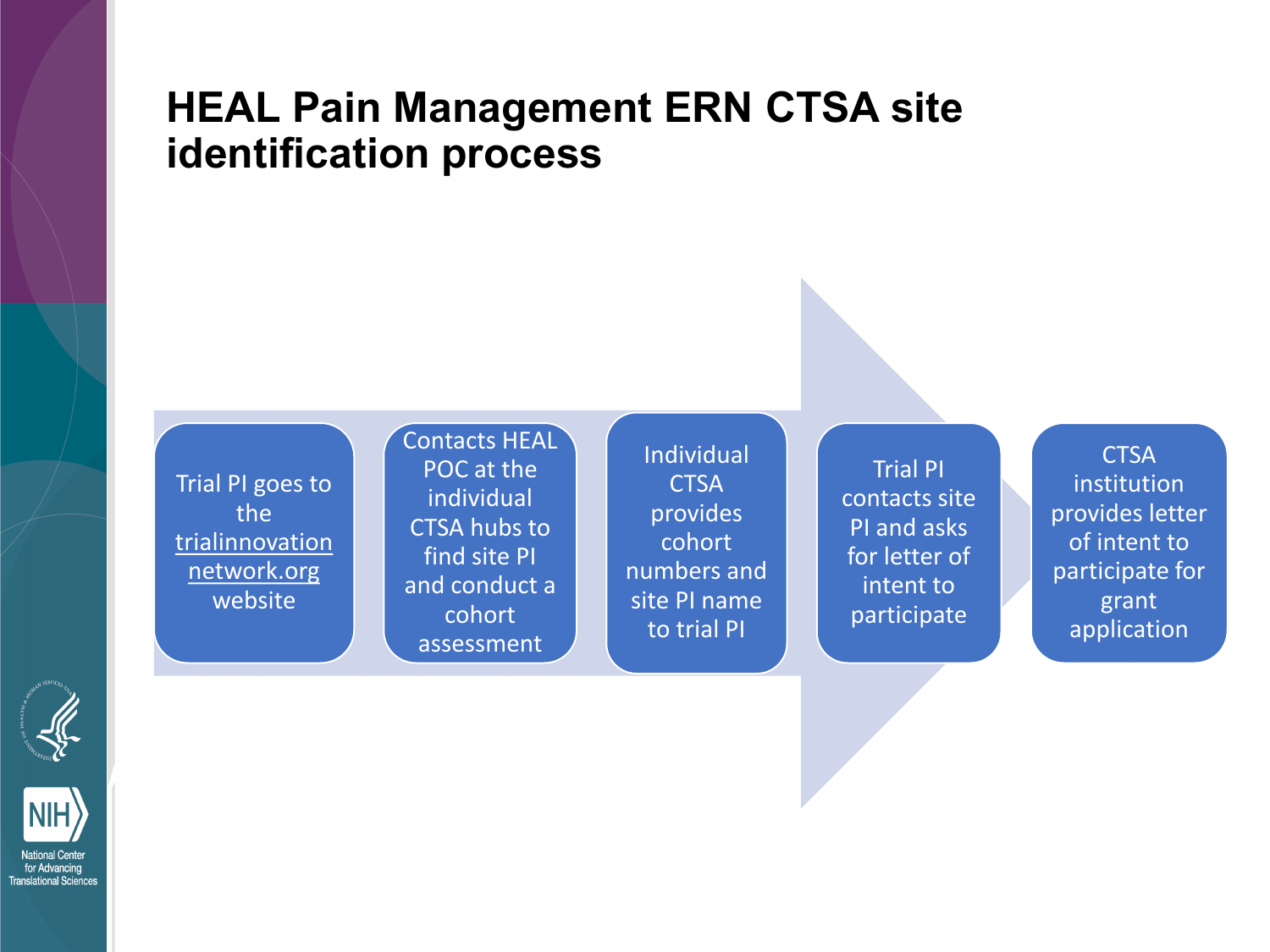### **CTSA Trial Innovation Network:** CTSA clinical and translational Science Awards

#### **General information:**

<https://ncats.nih.gov/ctsa/projects/network>

#### **Information relevant to this FOA:NIH HEAL Initiative Pain Management ERN**

<https://trialinnovationnetwork.org/heal-pain-ern-other-heal-foas/>

#### **Things you need to know:**

Due to the timing of the HEAL Pain Management ERN FOA and to avoid any conflicts of interest, the Trial Innovation Network (TIN) will not accept proposals requesting initial consultations for [RFA-NS-20-028](https://grants.nih.gov/grants/guide/rfa-files/RFA-NS-20-028.html).

The Trial Innovation Network (TIN) will provide data coordination services, clinical coordination services, single IRB functions, biostatistical support, and recruitment and retention support for awarded studies. Those submitting applications in response to RFA-NS-20-028 do not need to request these resources or include costs for these resources in their budgets.

The TIN will work with the broad consortium of Clinical and Translational Science Awards (CTSA) Program hubs and other sites identified by awardees to implement studies.

Given the compressed timeframe to prepare an application in response to RFA-NS-20-028 and the expected high volume of cohort discovery requests, the TIN will not accept formal requests for Trial Innovation Network electronic health record (EHR)-based cohort assessments for this RFA using the traditional TIN proposal form. Instead, applicants to RFA-NS-20-028 seeking CTSA Program hub clinical sites for pain clinical trials should contact the HEAL CTSA Program point of contact (POC) directly (see below). This person will provide information about local pain expertise and approximately how many participants might be available for a trial at their site.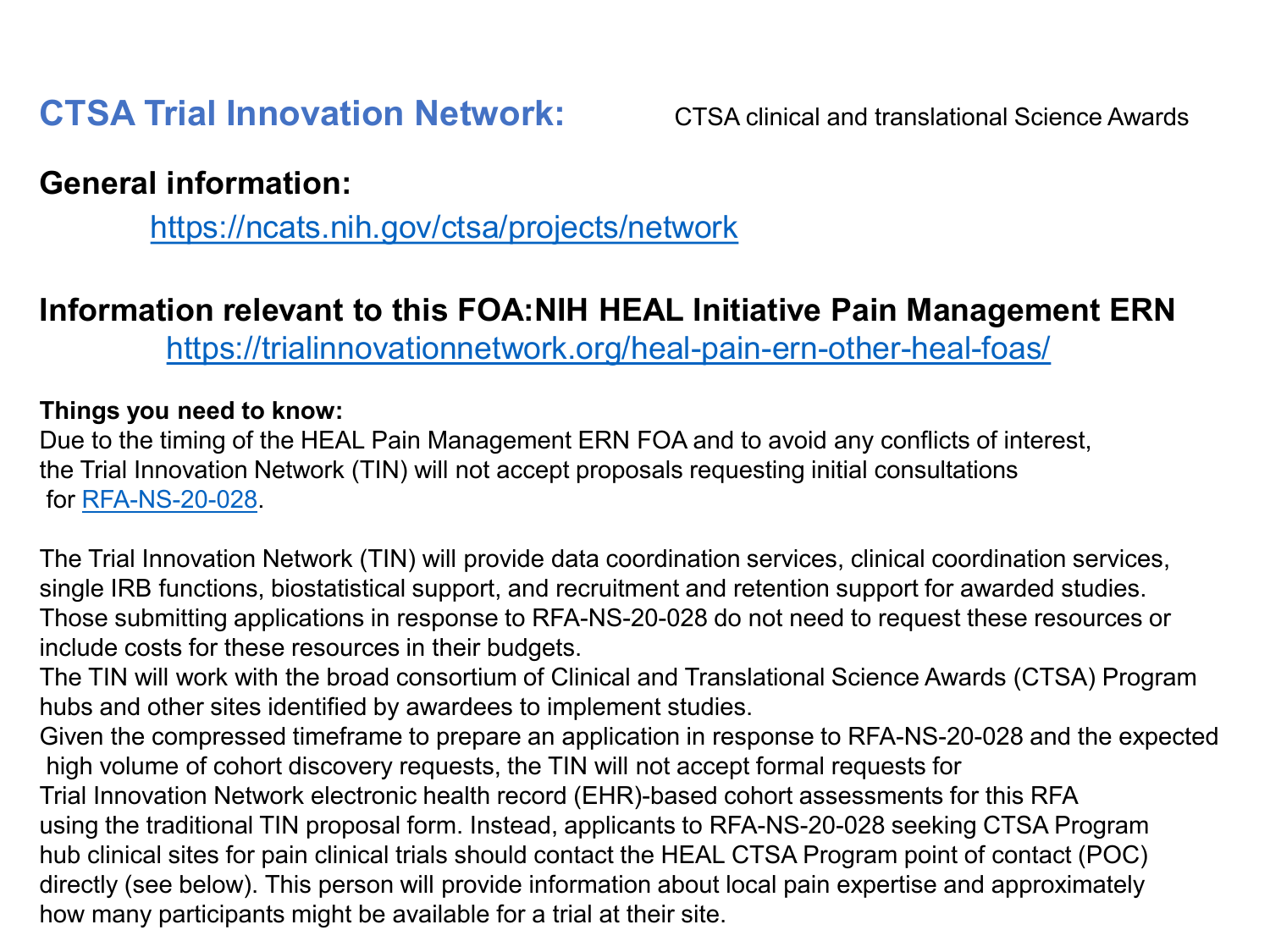# **Other factors to note**

- This FOA may NOT be used for applications that propose testing interventions to establish initial efficacy of drugs, devices or biologics for approval by the Food and Drug Administration (FDA).
- Applicants must include a milestone plan as a separate attachment.
	- Separate milestones must be included for the UG3 planning phase and the UH3 trial implementation phase.
- Applicants must include a schedule of events as a separate attachment.



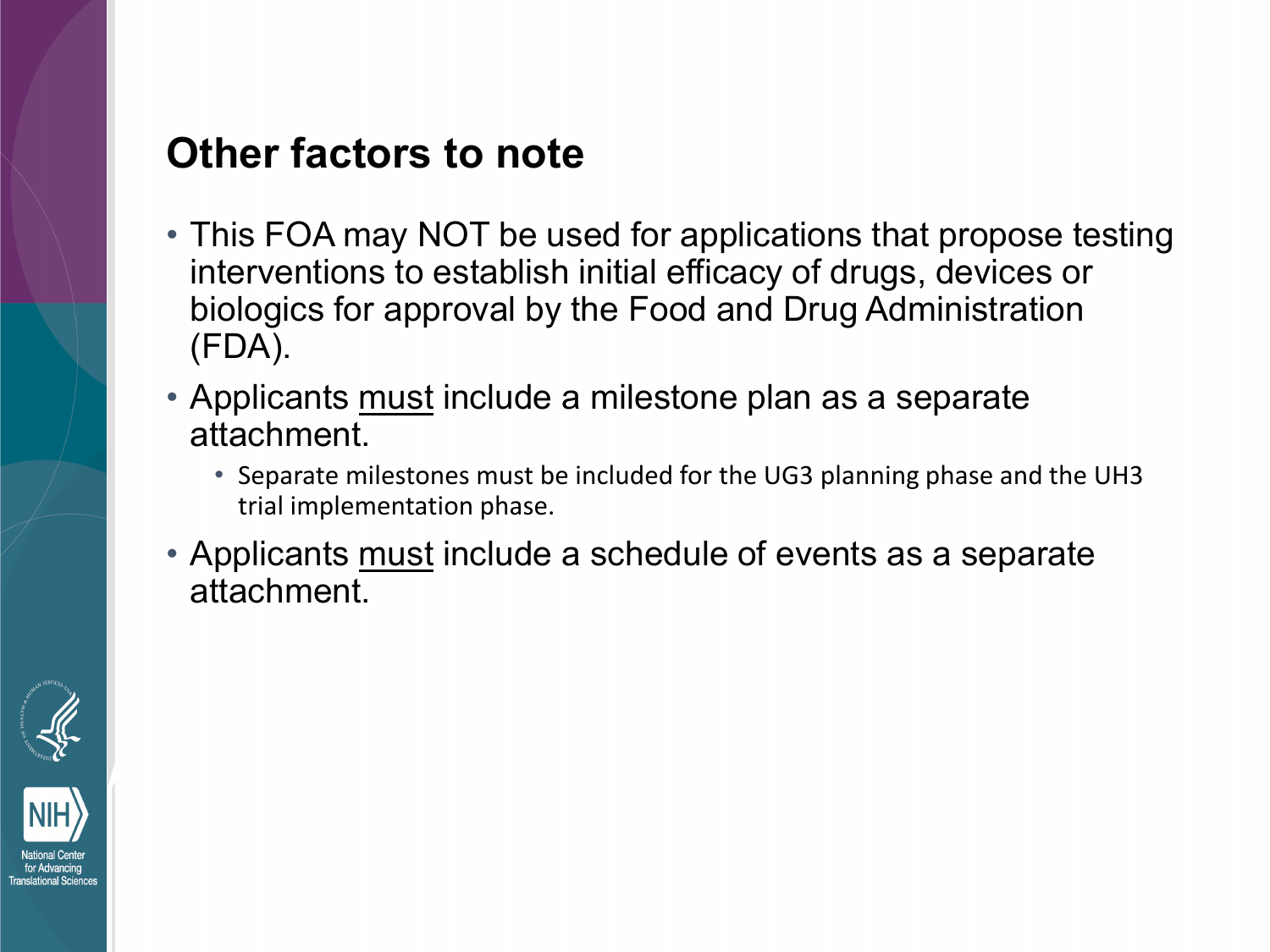# **Other factors to note (con't)**

- Trial implementation phase can be up to four years.
- It is expected that each trial will be overseen by a Data and Safety Monitoring Board.
- Read the RFA carefully, including the review criteria.
- Note the governance structure outlined in the Terms and Conditions.

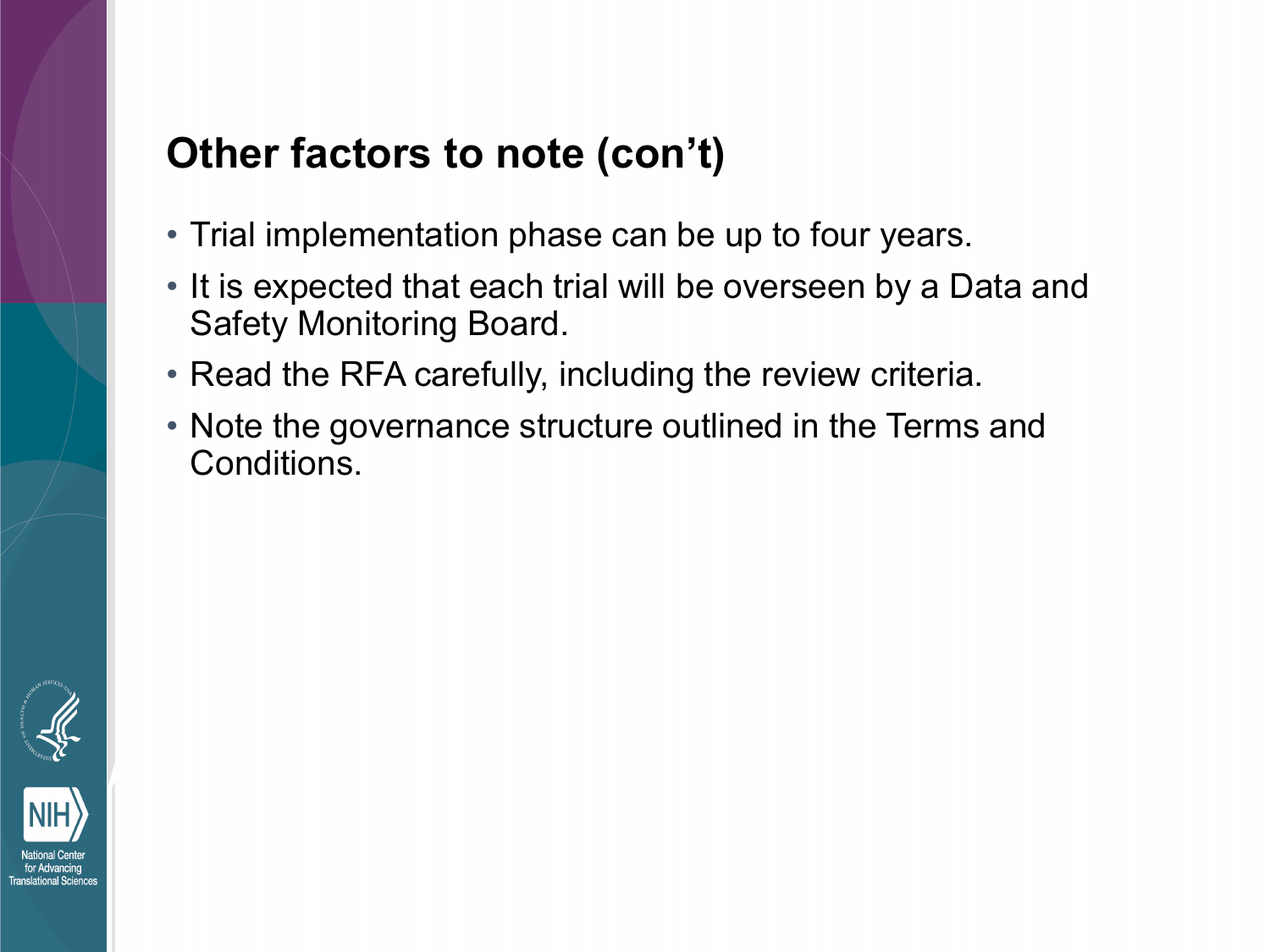# **What if my proposal is not a fit?**

**EPPIC early phase efficacy and safety trials**

**PRISM pragmatic trials in health care settings**

**SIREN trials in emergency room settings**

**non-HEAL solicitations**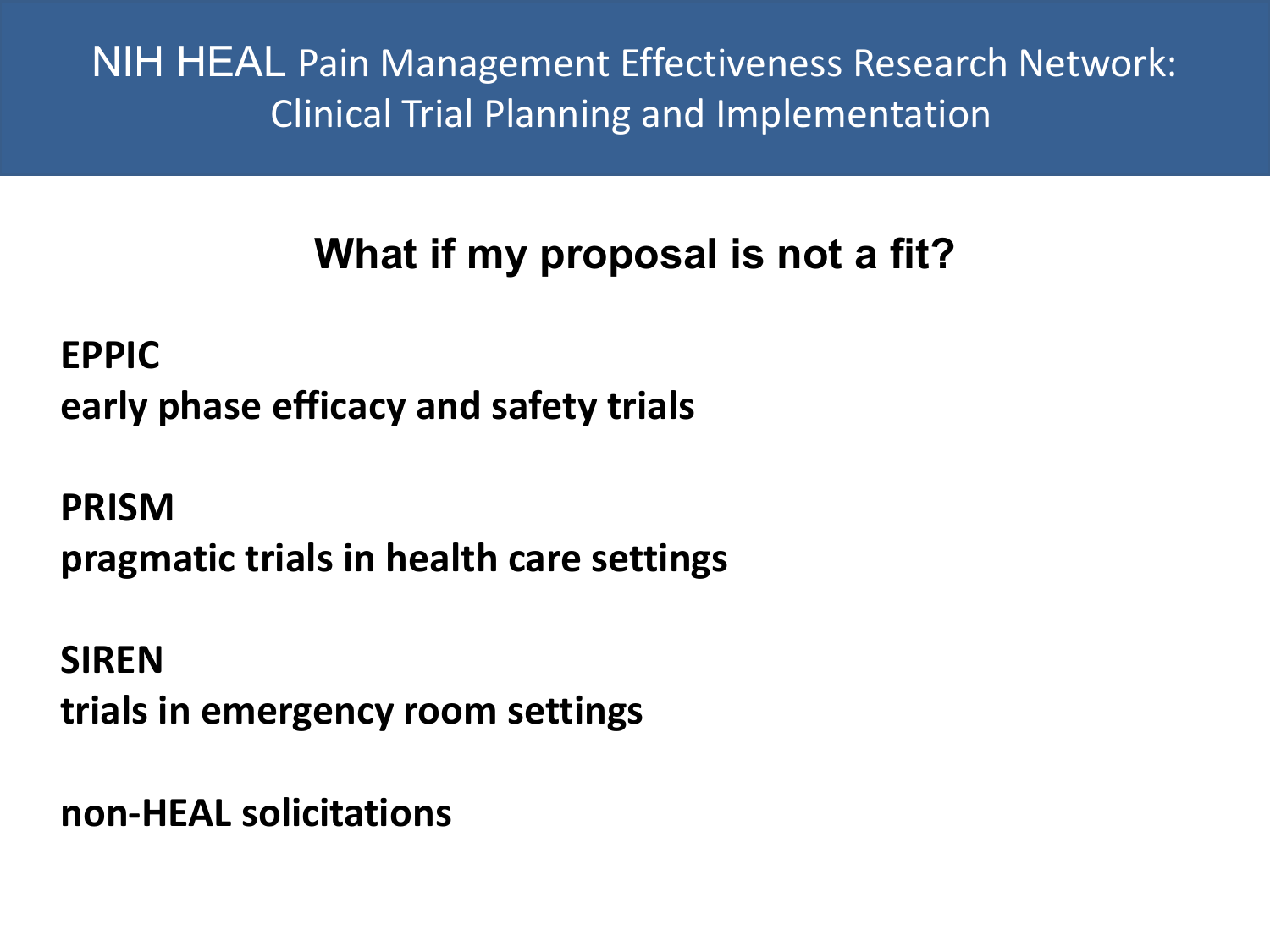# **Anticipated RFA NS-20-028 Timeline**

**Receipt date March 24, 2020 Review date TBD Award date September 2020 Begin planning year October 2020 Annual ERN meeting November 2020\***

**\*approximate date**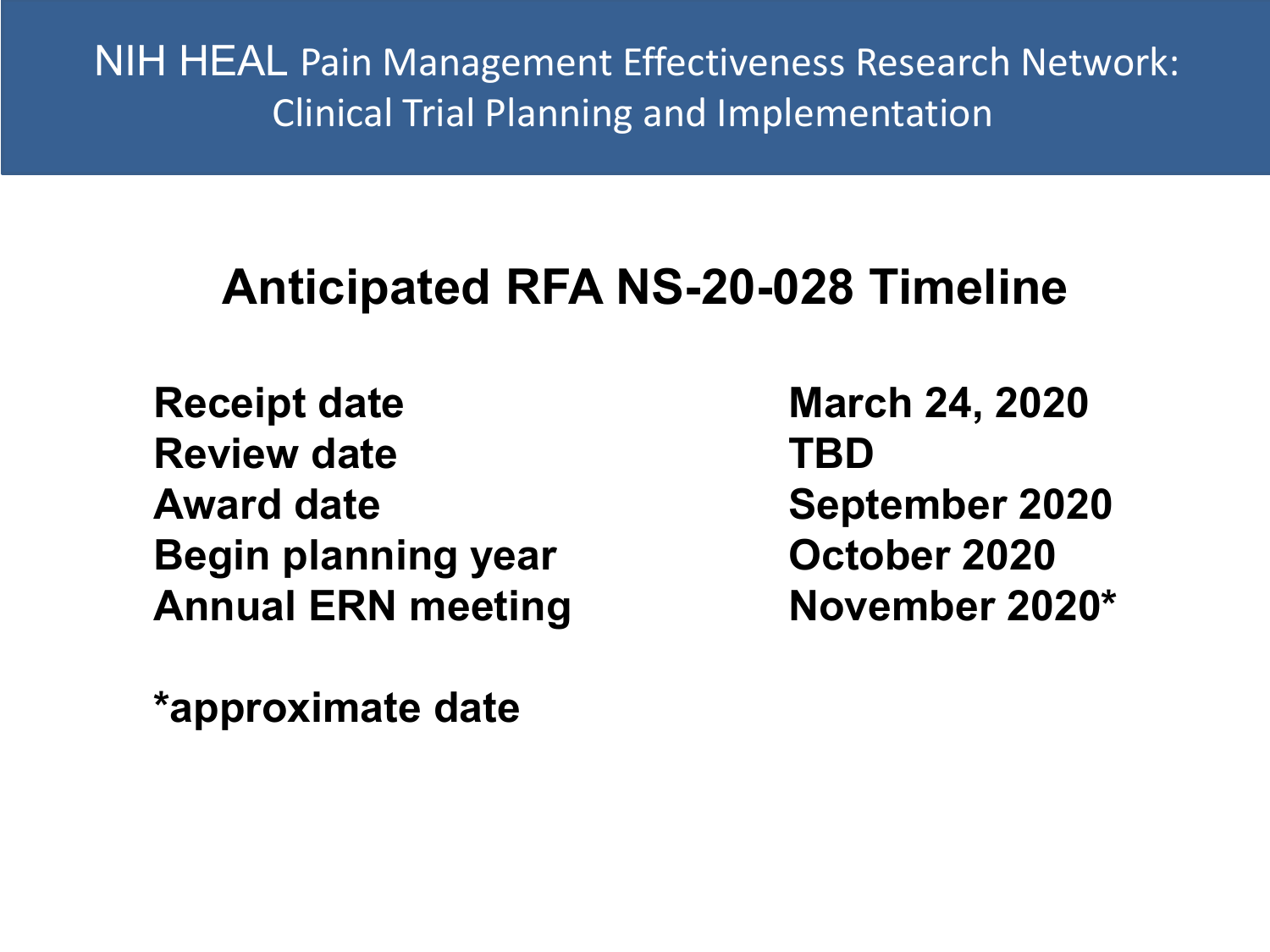# Trans-NIH-HEAL Pain Research Networks

- Kick off meeting
- PRO data base
- Common data elements
- Central Data Repository
- Biospecimens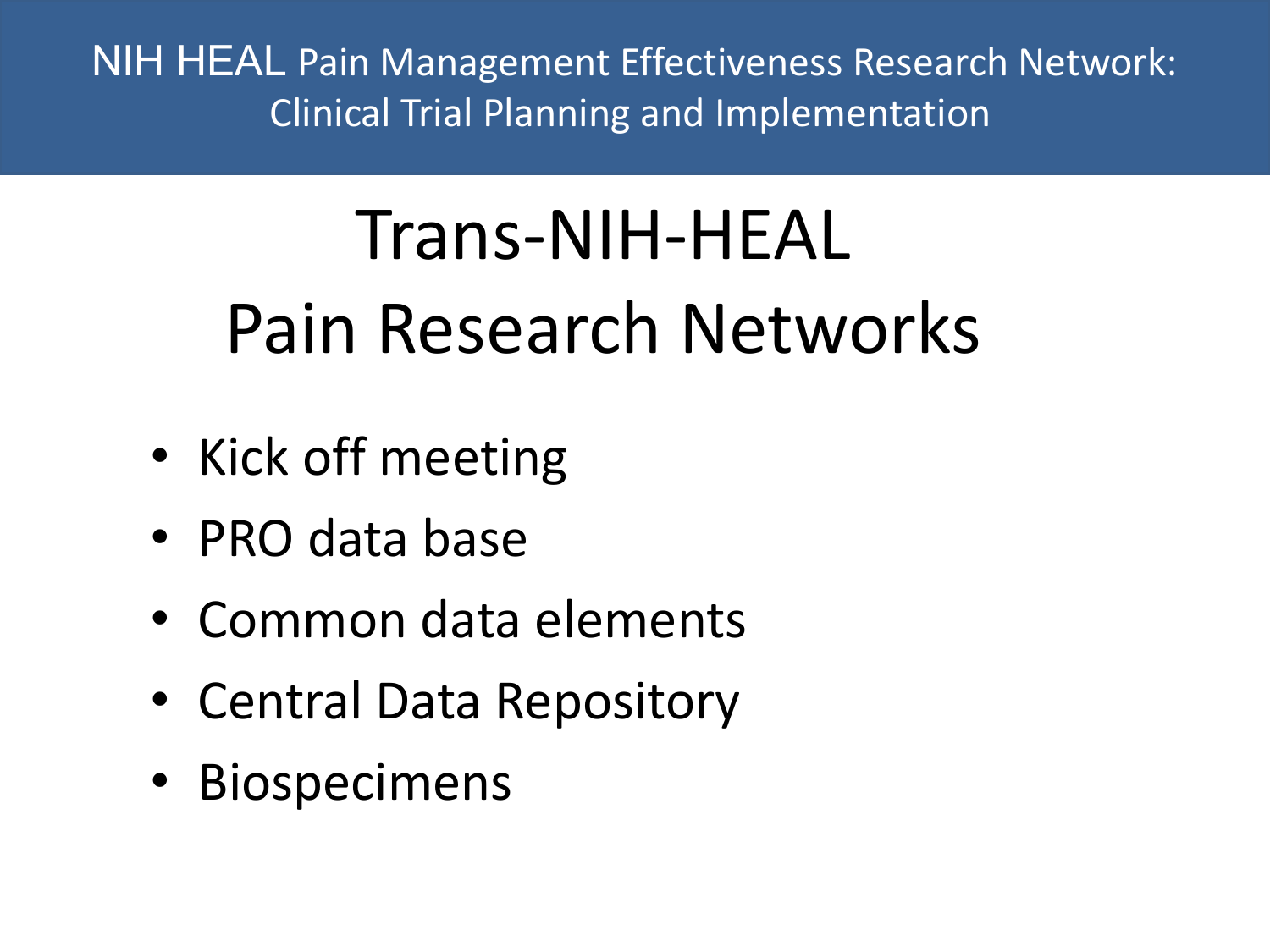# **Overview of Cooperative Agreements**

- Used when substantial programmatic involvement is anticipated between the federal agency and the recipient
- Supports the recipients' activities through a partnership role
- The primary role and responsibilities reside with the awardees
- The Cooperative Agreement Terms and Conditions of Award in the FOA outlines the roles and expectations of the PD/PI and NIH Program Staff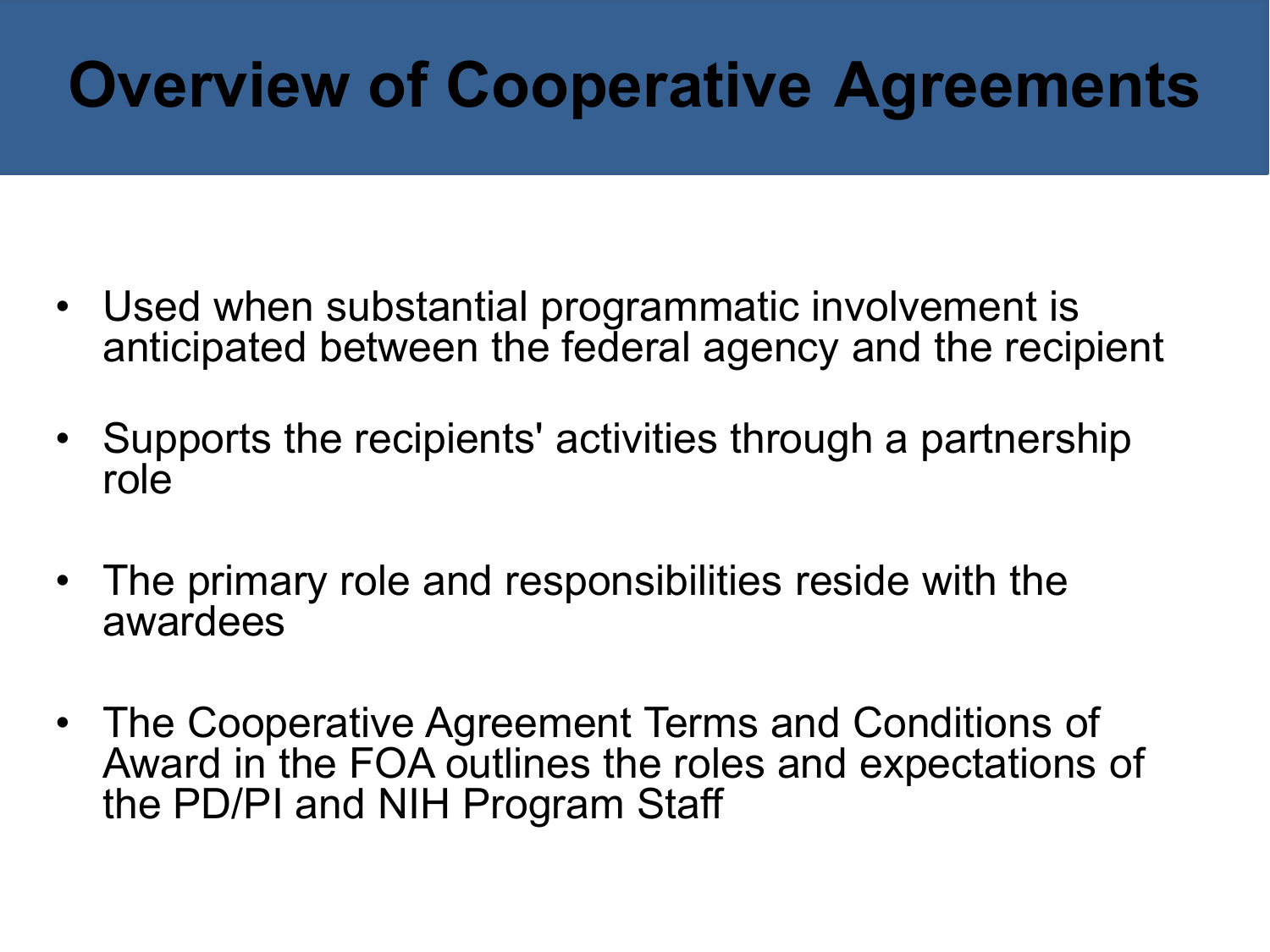# **Resources**

NIH Pain Consortium Webpage Information for applicants RFA NS -20-028 https://painconsortium.nih.gov/Funding Research/ NIH-HEAL-Effectiveness-Research-Program-Pain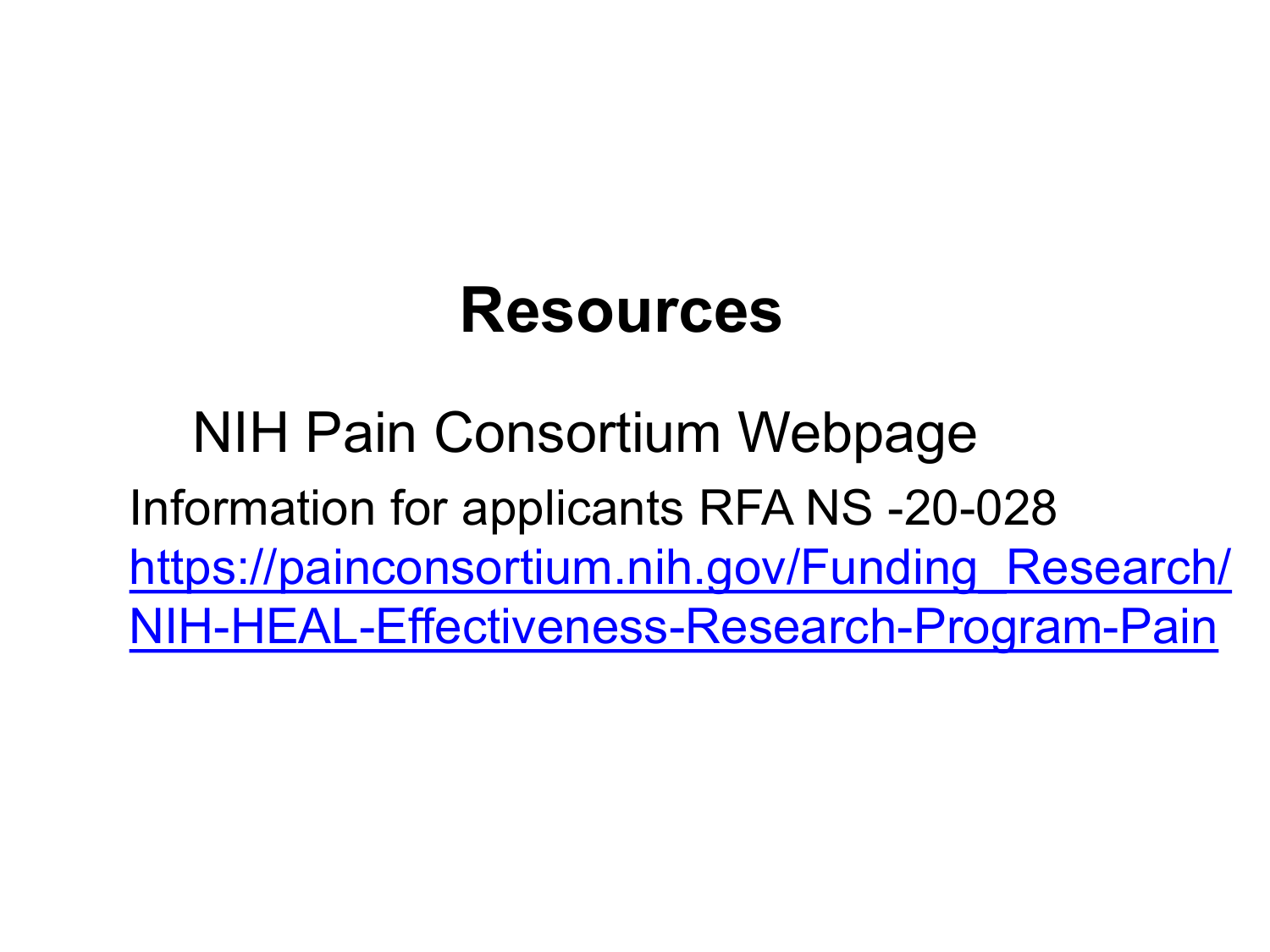#### **Informational Webinar for RFA-20-028** NIH HEAL Pain Management Effectiveness Research Network: Clinical Trial Planning and Implementation

#### **Questions on the FOA**

Linda L. Porter, PhD, NINDS 301-435-7572 [porterl@ninds.nih.gov](mailto:porterl@ninds.nih.gov)

#### **Questions on the Network**

Jane C. Atkinson, DDS, NCATS 301-827-6031 [jatkinso@mail.nih.gov](mailto:jatkinso@mail.nih.gov)

#### **Questions for Institutes and Centers**

Lanay Mudd, PhD, NCCIH 301-594-9346 [lanay.mudd@nih.gov](mailto:lanay.mudd@nih.gov)

Alexis Bakos, PhD, MPH, RN, NCI 240-276-6609 [alexis.bakos@nih.gov](mailto:alexis.bakos@nih.gov)

Soundar Regunathan, PhD, NIAAA 301-443-1192 [soundar.regunathan@nih.gov](mailto:soundar.regunathan@nih.gov)

Chuck Washabaugh, PhD, NIAMS 301-594-5055 [washabac@mail.nih.gov](mailto:washabac@mail.nih.gov)

Susan Marden, PhD, RN, NICHD 301-435-6838 [mardens@mail.nih.gov](mailto:mardens@mail.nih.gov)

Will M. Aklin, PhD, NIDA 301-827-5909 [aklinwm@nida.nih.gov](mailto:aklinwm@nida.nih.gov)

Dena Fischer, DDS, MSD, MS NIDCR 301-594-4876 [dena.fischer@nih.gov](mailto:dena.fischer@nih.gov)

Matthew Rudorfer, PhD NIMH 301-443-1111 [mrudorfe@mail.nih.gov](mailto:mrudorfe@mail.nih.gov)

Benyam Hailu, MD, MPH NIMHD 301-594-8696 [benyam.hailu@nih.gov](mailto:benyam.hailu@nih.gov)

Jeremy Brown, MD, NINDS 301-827-8375 [Jeremy.brown@nih.gov](mailto:Jeremy.brown@nih.gov)

Lois A. Tully, PhD, NINR 301-594-5968 [tullyla@mail.nih.gov](mailto:tullyla@mail.nih.gov)